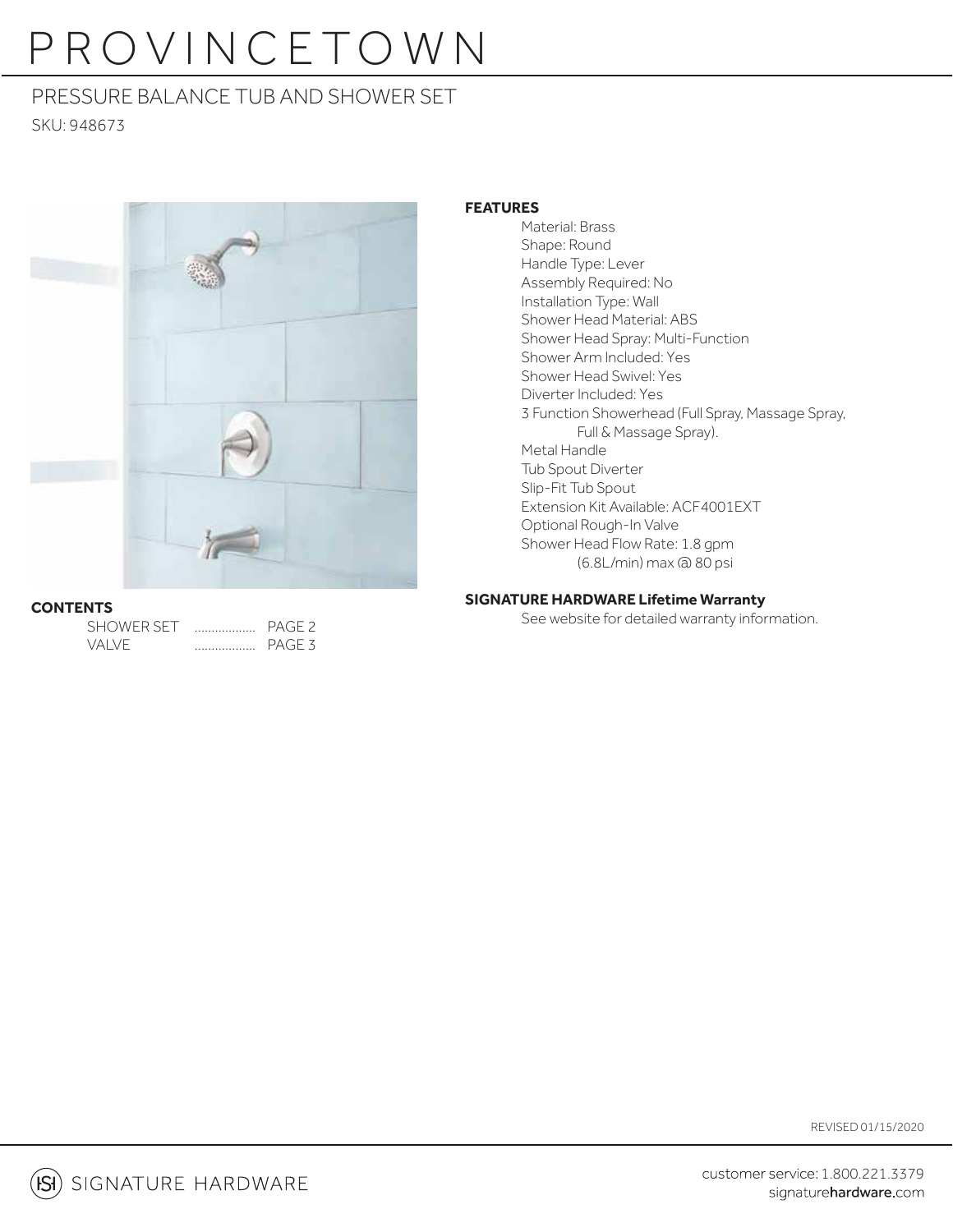# PROVINCETOWN

# PRESSURE BALANCE TUB AND SHOWER SET SKU: 948673



#### **FEATURES**

Shower Head Diameter: 4-5/8" Shower Arm Extension: 4-3/4" Shower Head IPS: 1/2" Tub Filler Spout Reach: 5-1/2" Valve Trim Width: 6-3/4" Valve Trim Height: 6-3/4" NPT Connection: 1/2"

#### **CODES/STANDARDS**

 cUPC ASME A112.18.1/CSA B125.1 ICC/ANSI A117.1 (when installed according to ADA standards) WaterSense CEC Listed Massachusetts Accepted



6-3/16" (157 mm)





All dimensions and specifications are nominal and may vary. Use actual products for accuracy in critical situations.

PAGE 2 Code: SHPR8030GBN/SHPR8030GCP